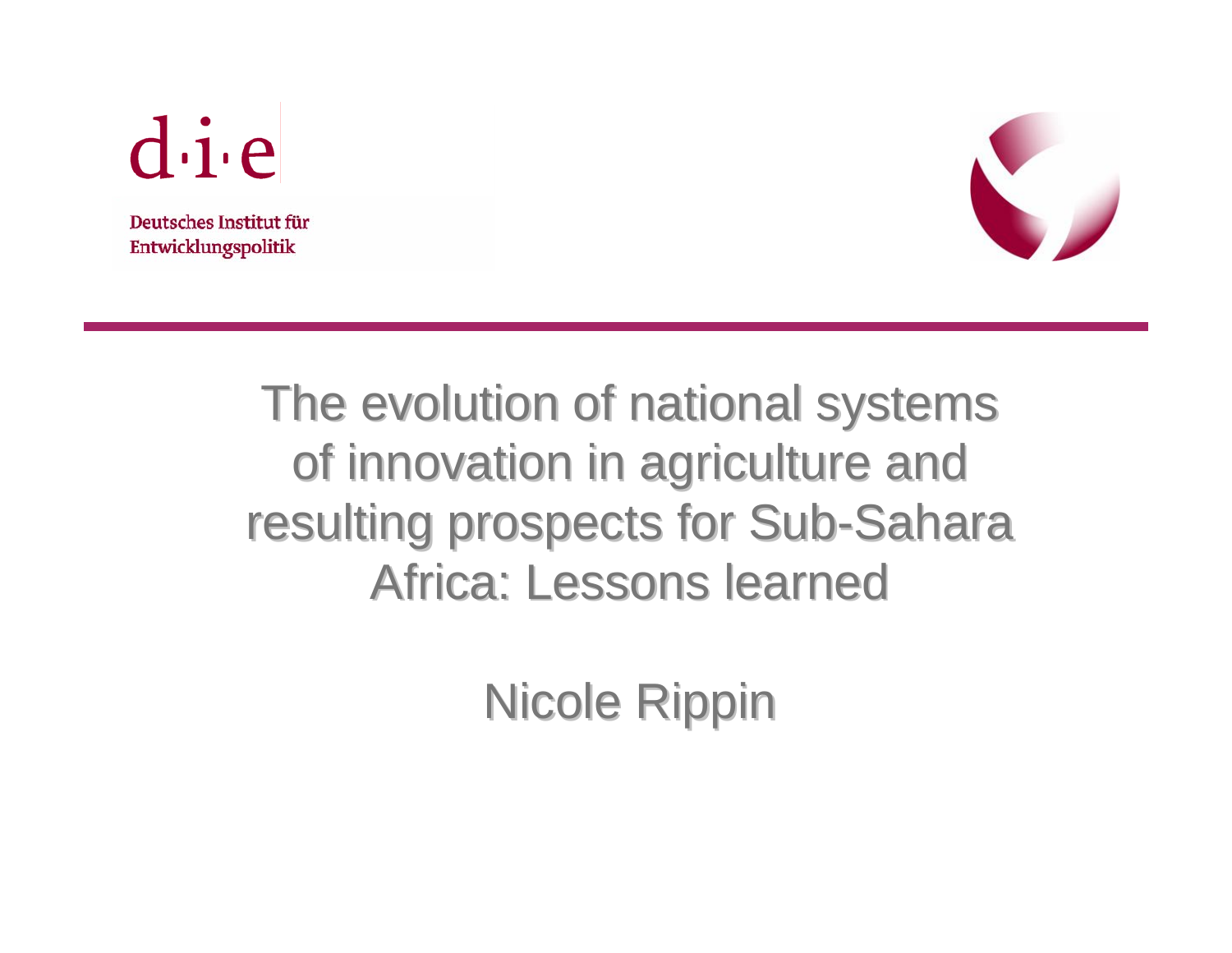$div$ Deutsches Institut für Entwicklungspolitik



## 1 Introduction

- 1.1 The Agricultural Sector in Africa: Facts and figures
- About 56% of Africans depend on agriculture for their livelihoods
- The modernisation of the agricultural sector is believed to be a crucial precondition for the modernisation of the African economy as a whole
- **Agricultural productivity: A 10% increase in crop yields may deliver 6-10% increase in crop yields may deliver 6-10%** people from extreme poverty people from extreme poverty
- ш Africa is the only region in the world where agricultural production per capita has declined over the past 40 years: Total food production increases annually at about 2%, population at about 3%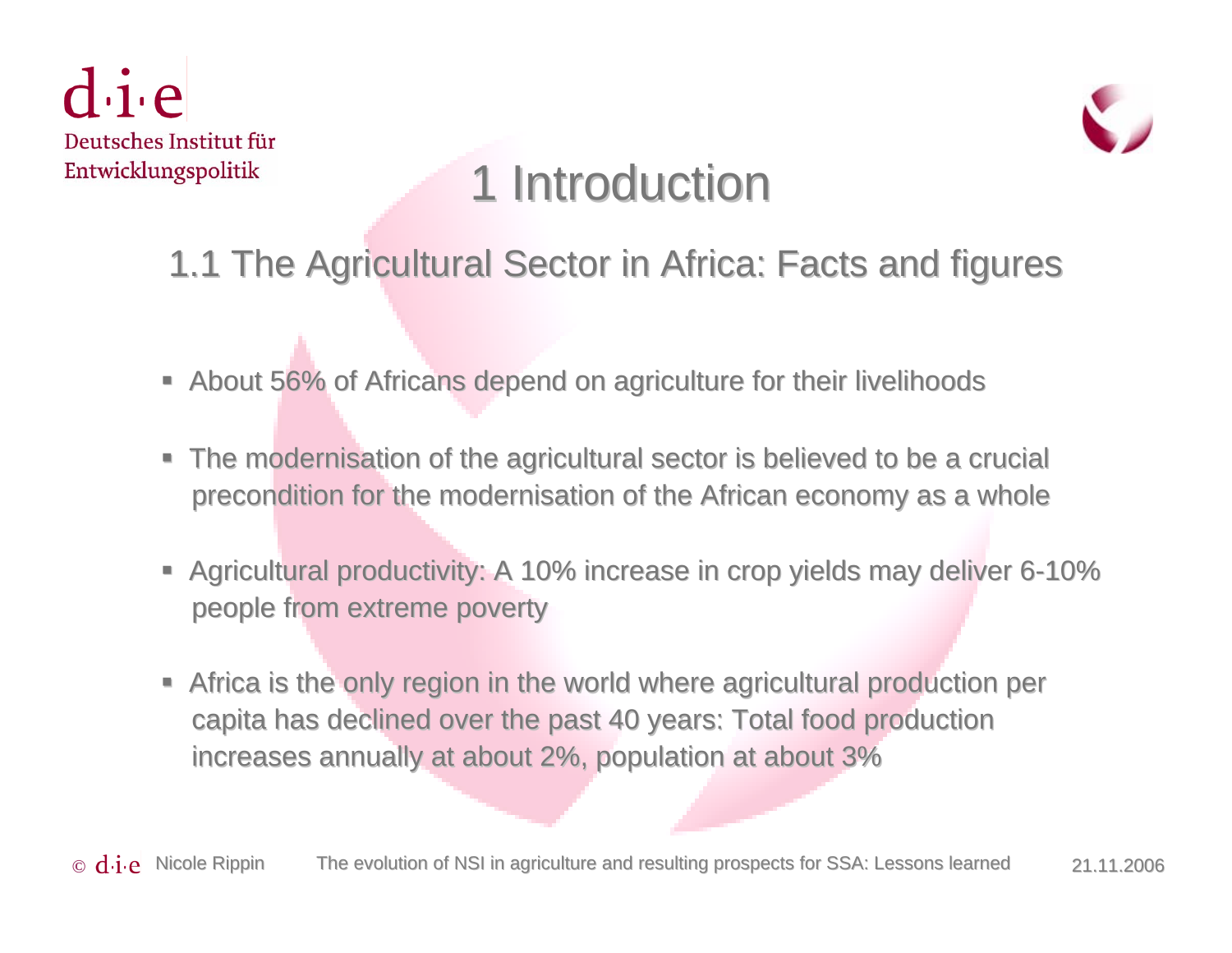



## 1 Introduction

#### 1.1 The Agricultural Sector in Africa: Productivity

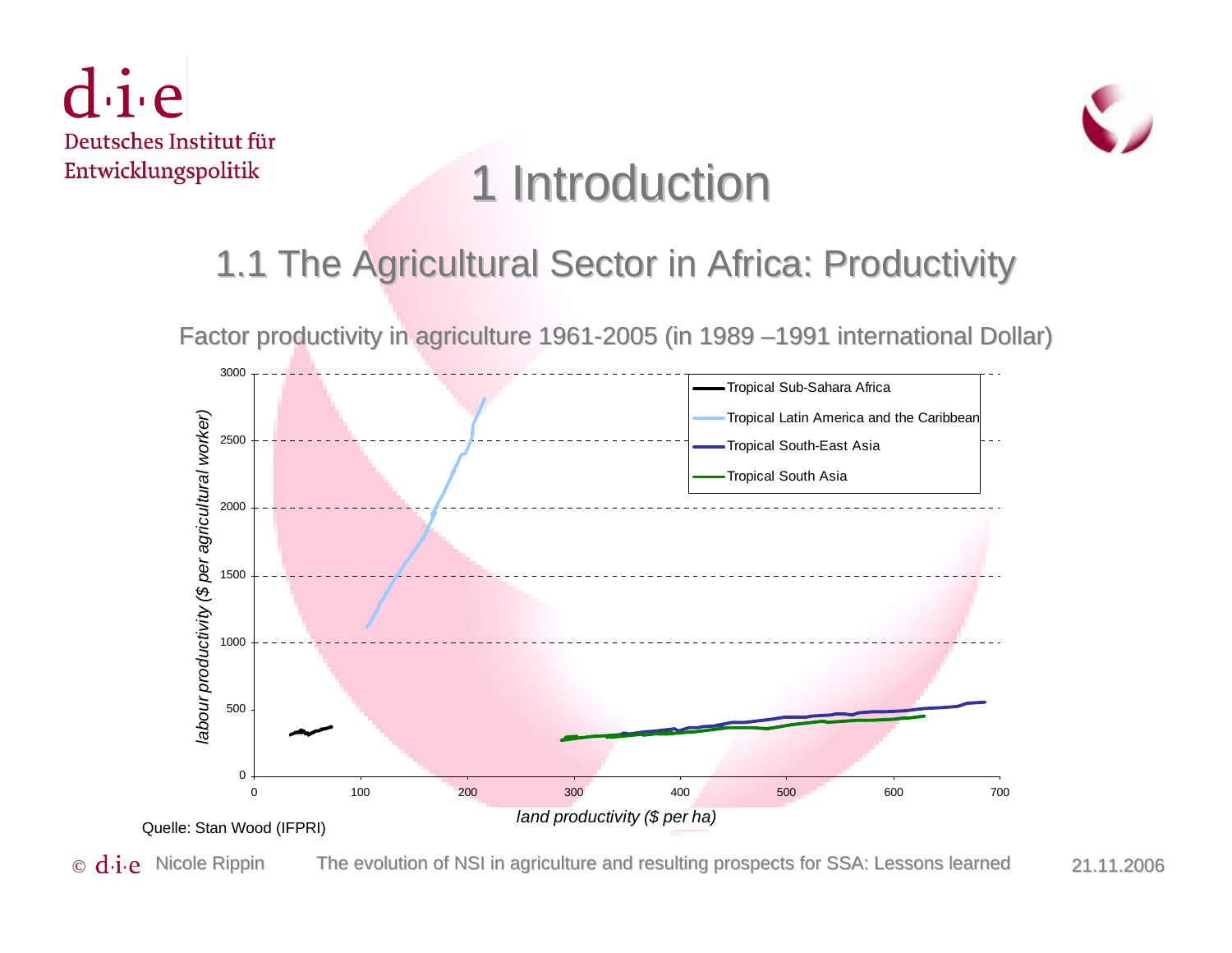$\mathbf{d}\cdot\mathbf{i}\cdot\mathbf{e}$ Deutsches Institut für Entwicklungspolitik



### 1 Introduction

#### 1.2 The Green Revolution: Major policy domains 1.2 The Green Revolution: Major policy domains



Quelle: Michael Brüntrup

© d.**i**.e Nicole Rippin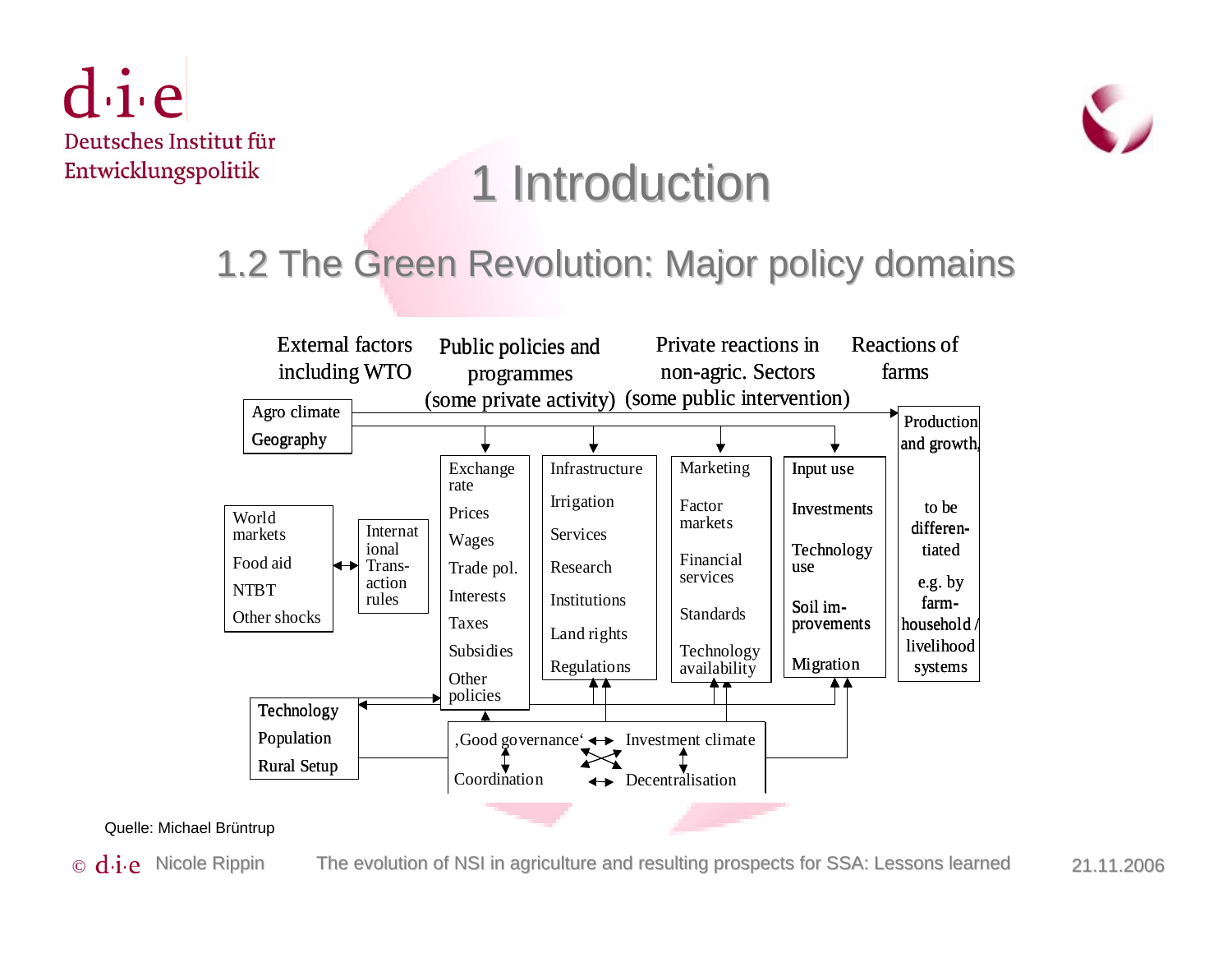$di$ e Deutsches Institut für Entwicklungspolitik



## 1 Introduction

#### 1.3 Rates of return: Sectoral comparison 1.3 Rates of return: Sectoral comparison

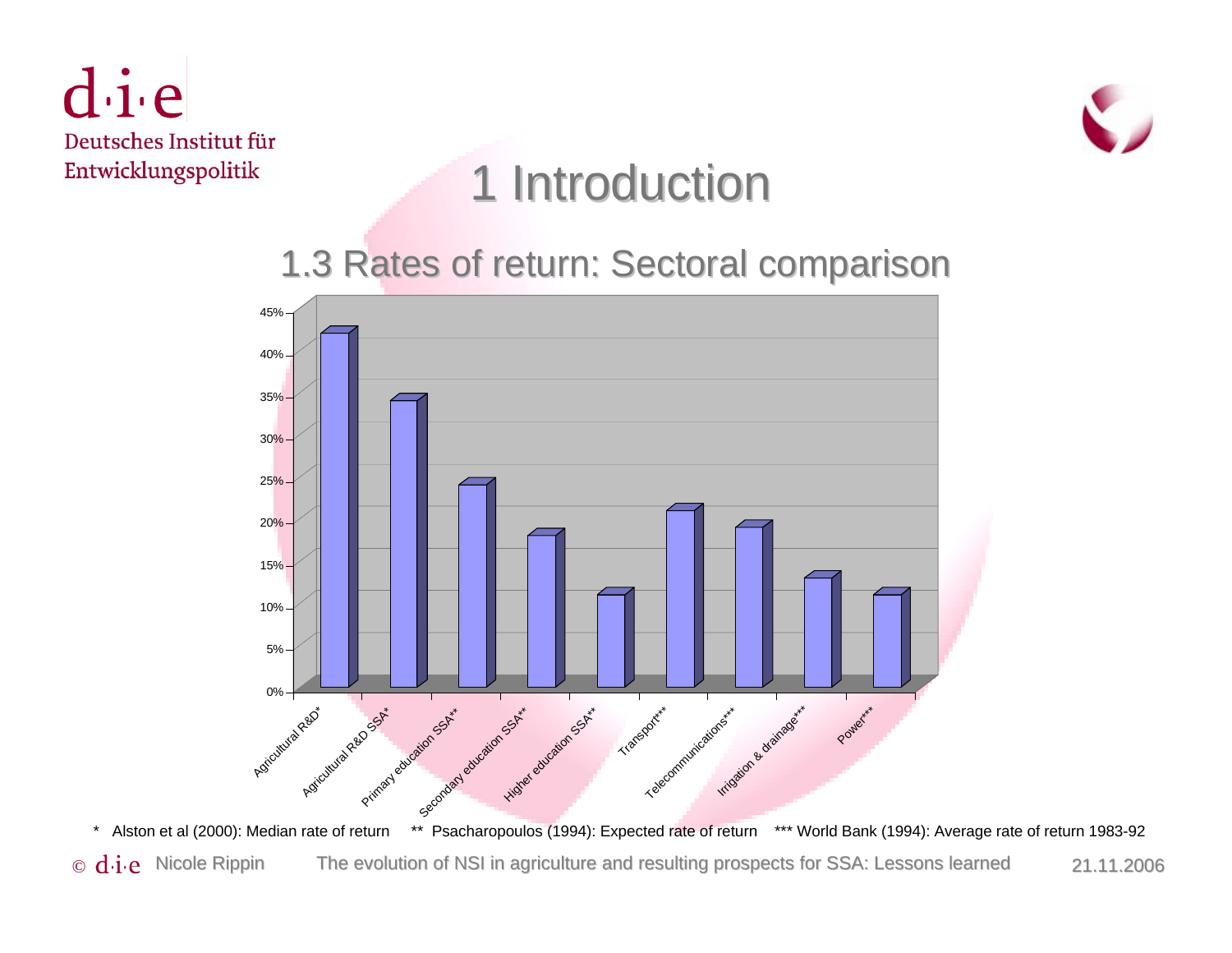die Deutsches Institut für Entwicklungspolitik



## 1 Introduction

#### 1.3 Rates of return: Sectoral comparison Uganda 1.3 Rates of return: Sectoral comparison Uganda

| Investment                                          | Central | East  | North  | West  | Uganda |
|-----------------------------------------------------|---------|-------|--------|-------|--------|
| Benefit-cost ratio                                  |         |       |        |       |        |
| Agricultural R&D                                    | 12.49   | 10.77 | 11.77  | 14.74 | 12.38  |
| Education                                           | 2.05    | 3.51  | 2.10   | 3.80  | 2.72   |
| Feeder Roads                                        | 6.03    | 8.74  | 4.88   | 9.19  | 7.16   |
| Murram Roads                                        | n.s.    | n.s.  | n.s.   | n.s.  | n.s.   |
| Tarmac Roads                                        | n.s.    | n.s.  | n.s.   | n.s.  | n.s.   |
| Health                                              | 1.37    | 0.92  | 0.37   | 0.96  | 0.90   |
| Number of poor people reduced per million shillings |         |       |        |       |        |
| Agricultural R&D                                    | 21.75   | 66.31 | 175.52 | 48.91 | 58.39  |
| Education                                           | 3.57    | 21.60 | 31.38  | 12.62 | 12.81  |
| Feeder Roads                                        | 10.51   | 53.85 | 72.82  | 30.49 | 33.77  |
| Murram Roads                                        | 4.08    | 11.88 | 14.80  | 9.77  | 9.70   |
| Tarmac Roads                                        | 2.59    | 13.12 | 62.92  | 9.39  | 9.73   |
| Health                                              | 2.60    | 6.15  | 5.95   | 3.46  | 4.60   |

Quelle: Shenggen, Xiaobo und Rao (2004)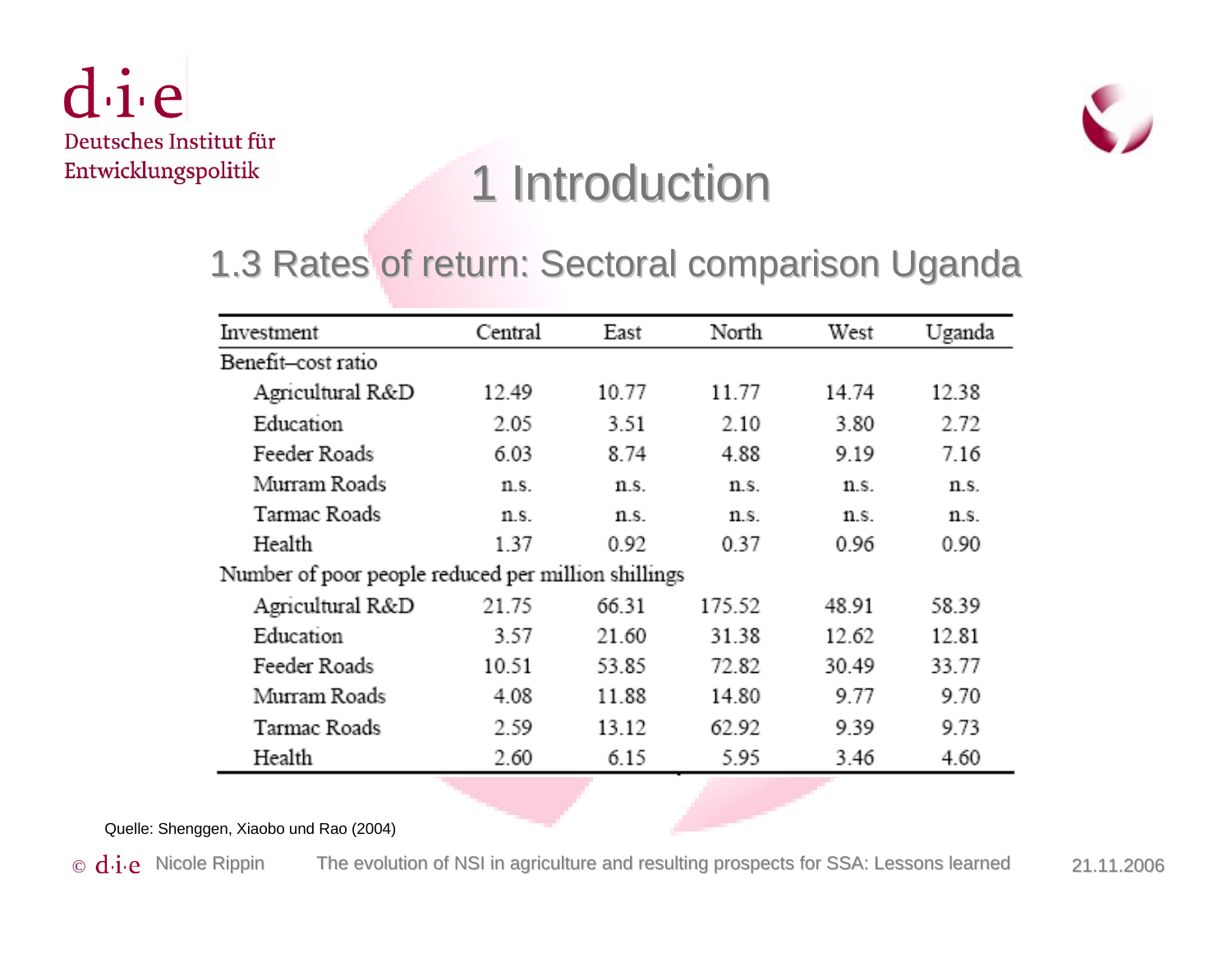$\mathbf{d}\cdot\mathbf{i}\cdot\mathbf{e}$ 



# 2 National Systems of Innovation 2 National Systems of Innovation

#### 2.1 The Top-Down Model



 $\odot$  **d.i.e** Nicole Rippin The evolution of NSI in agriculture and resulting prospects for SSA: Lessons learned 21.11.2006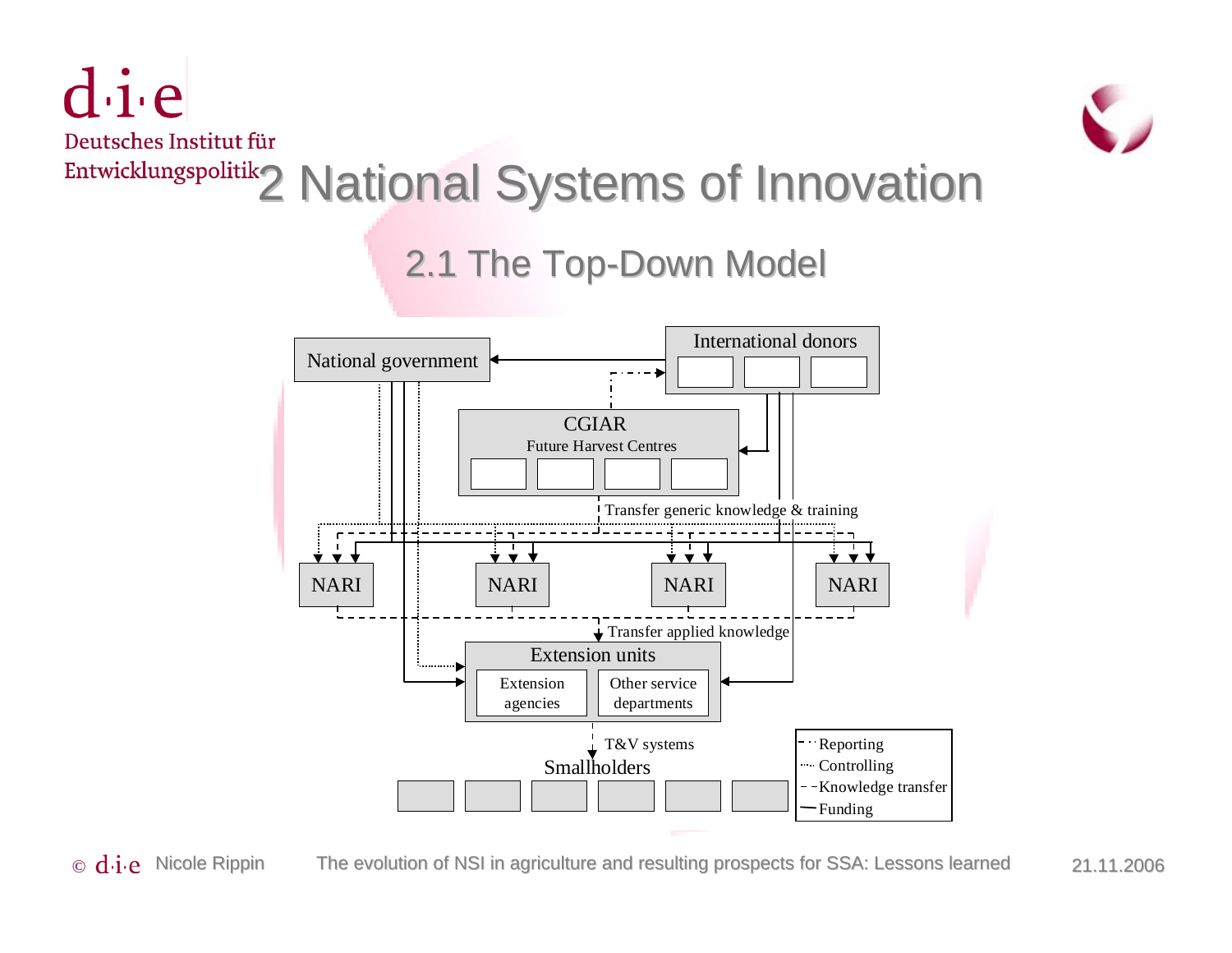$div$ 



# 2 National Systems of Innovation 2 National Systems of Innovation

2.2 Case Study AGRAN\*

- 1992: Start reform process of Benin's NARS with the creation of the NARI INRAB
- Since 1999 the GTZ project AGRAN assists the transition process of INRAB to a performing public enterprise for technology development coordinating all agricultural research activities in Benin. AGRAN is supported by Dutch and Danish **Cooperation**
- Integration of AGRAN in the bilateral sector program ProCGRN (conservation and management of natural resources) in 01/2004

\* Appui à la Gestion de la Recherche Agricole Nationale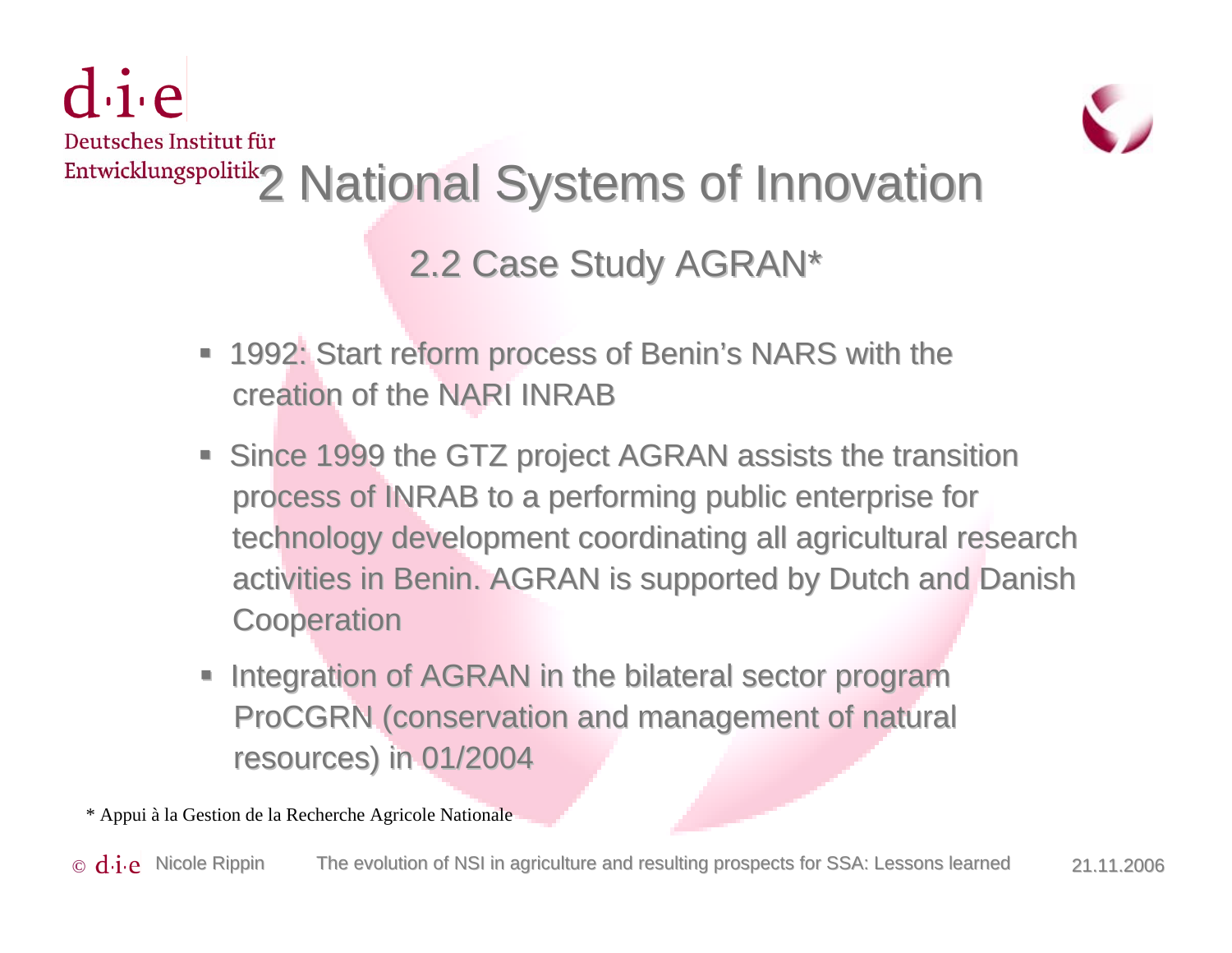$div$ 



# 2 National Systems of Innovation 2 National Systems of Innovation

2.3.1 Lessons Learned: The role of the national government

**Weak point(s): Weak point(s):**

- Responsibility of government for all agricultural research

#### **Lessons learned: Lessons learned:**

- Privatisation or joint funding whenever public good character is weak
- Introduction and implementation of IPR
- In general: basic research more insecure than applied research hence more likely public responsibility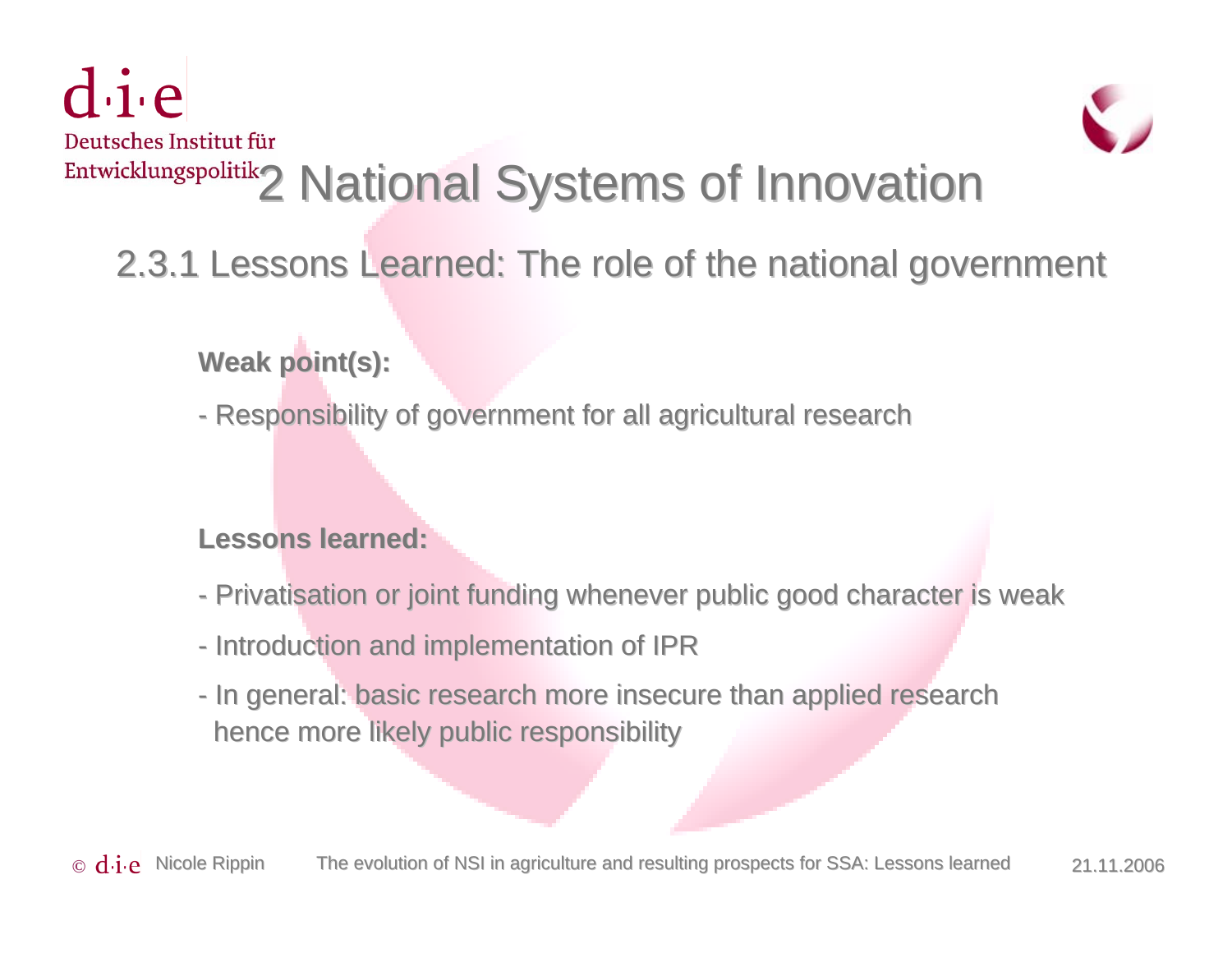$dive$ 



# 2 National Systems of Innovation 2 National Systems of Innovation

2.3.2 Lessons Learned: Management of financial resources 2.3.2 Lessons Learned: Management of financial resources

**Weak point(s): Weak point(s):**

- Main financial instrument: Block grants (input-oriented), irregular disbursement

#### **Lessons learned: Lessons learned:**

- Introduction of distinct financial instruments:
	- Push-intervention for basic research: regularly disbursement (e.g. block grants)
	- Pull-intervention for specific desired technologies: disbursement dependent on achievement of pre-specified criteria (e.g. competitive research funds)
- Introduction of efficient fiscal management: e.g. AGRAN introduced regularly financial reports and established analytical accounting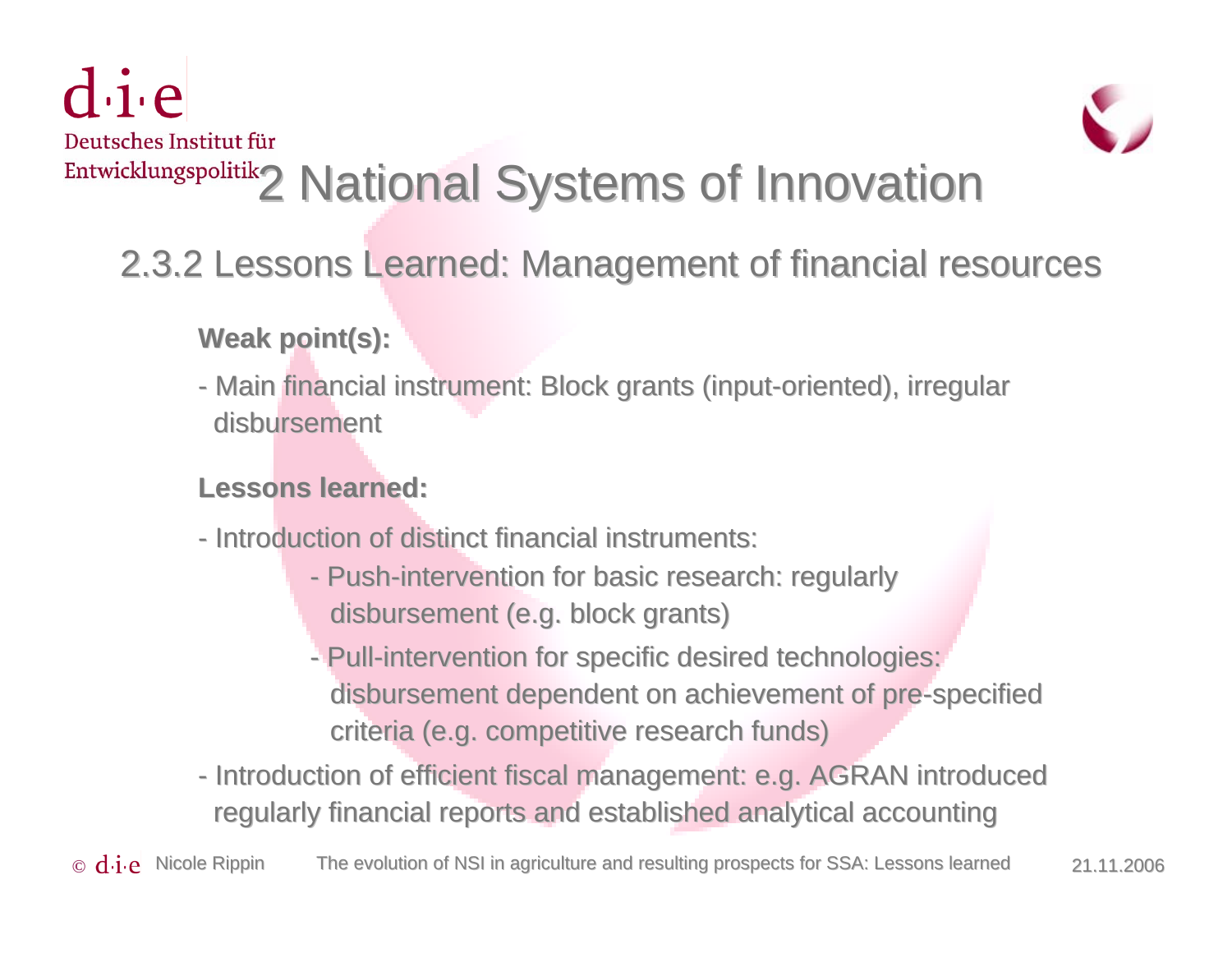$div$ 



# 2 National Systems of Innovation 2 National Systems of Innovation

#### 2.3.3 Lessons Learned: Responsibilities and networks 2.3.3 Lessons Learned: Responsibilities and networks **Weak point(s): Weak point(s):**

- Separation of knowledge generators and users (Top-Down approach): Little involvement of stakeholders in R&D-activities
- Weak linkages to other research organisations (e.g. NGOs, FBOs, CBOs)
- Centralisation of R&D in headquarters of congested urban areas

#### **Lessons learned: Lessons learned:**

- Participation of all stakeholders in R&D (funding, priority setting, conducting research, dissemination, M&E): e.g. AGRANs management cycle
- Establishing partnerships and linkages to other research organisations: e.g. AGRANs concept for demand-driven agricultural research
- Decentralisation: national for basic, local for applied research: e.g. AGRANs concept for demand-driven agricultural research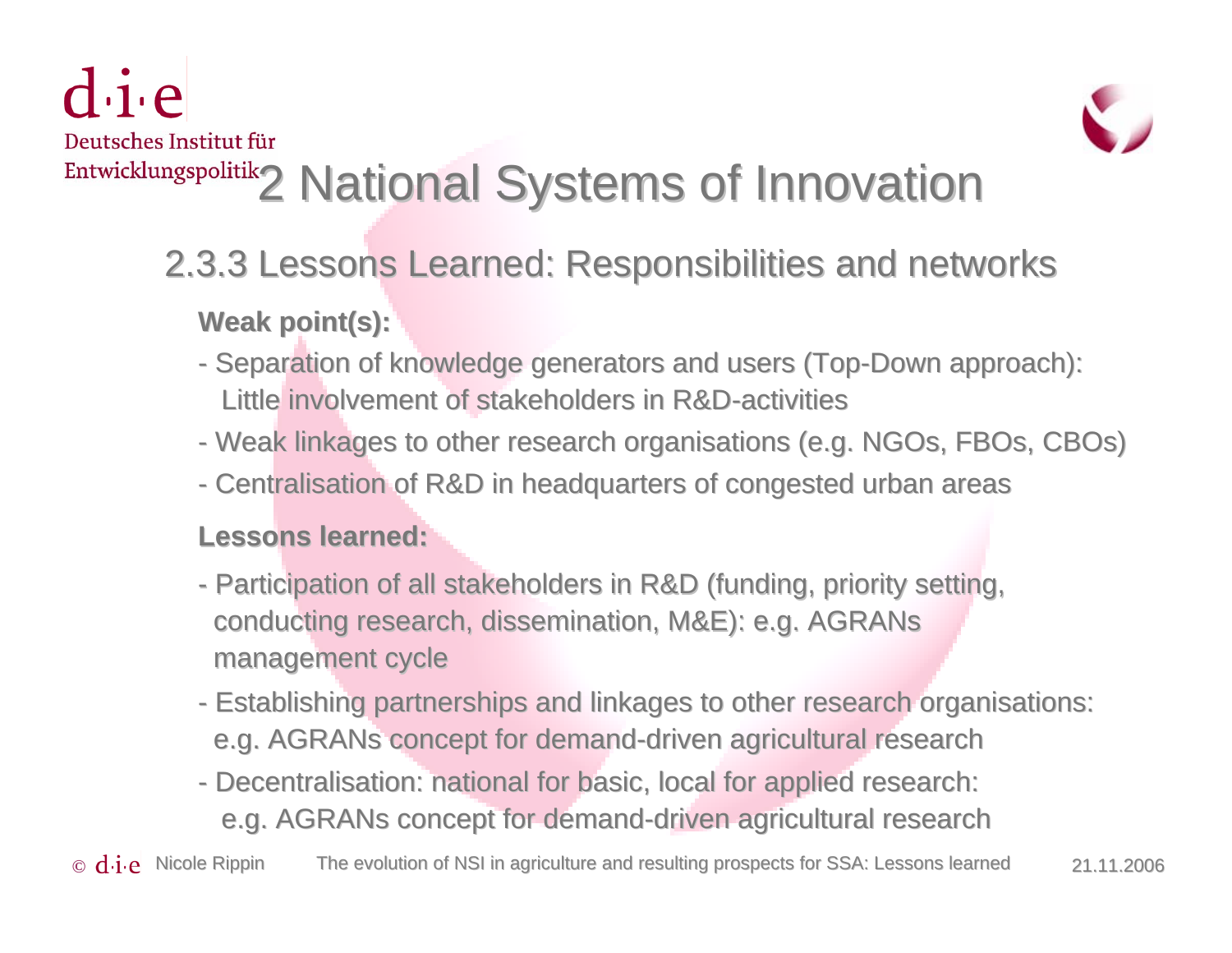$div$ 



# 2 National Systems of Innovation 2 National Systems of Innovation

#### 2.3.3 Responsibilities and networks: Management cycle 2.3.3 Responsibilities and networks: Management cycle

#### **Key constituents: Key constituents:**

- **Priority setting in collaboration with FBOs**
- **Peer review of inter-institutional research proposals rearch**
- **Evaluation of research results**
- **Publications & decision making for transfer to extension**

#### **Management cycles proved extraordinarily effective in:**

- **Focussing research on needs of resource poor farmers resource poor and resource poor**
- **Improving scientific quality & efficiency of technology development**
- **Fostering networking between governmental & non-governmental service** providers & producer organizations
- **E** Generating performing & mainly bankable information relevant for extension & credit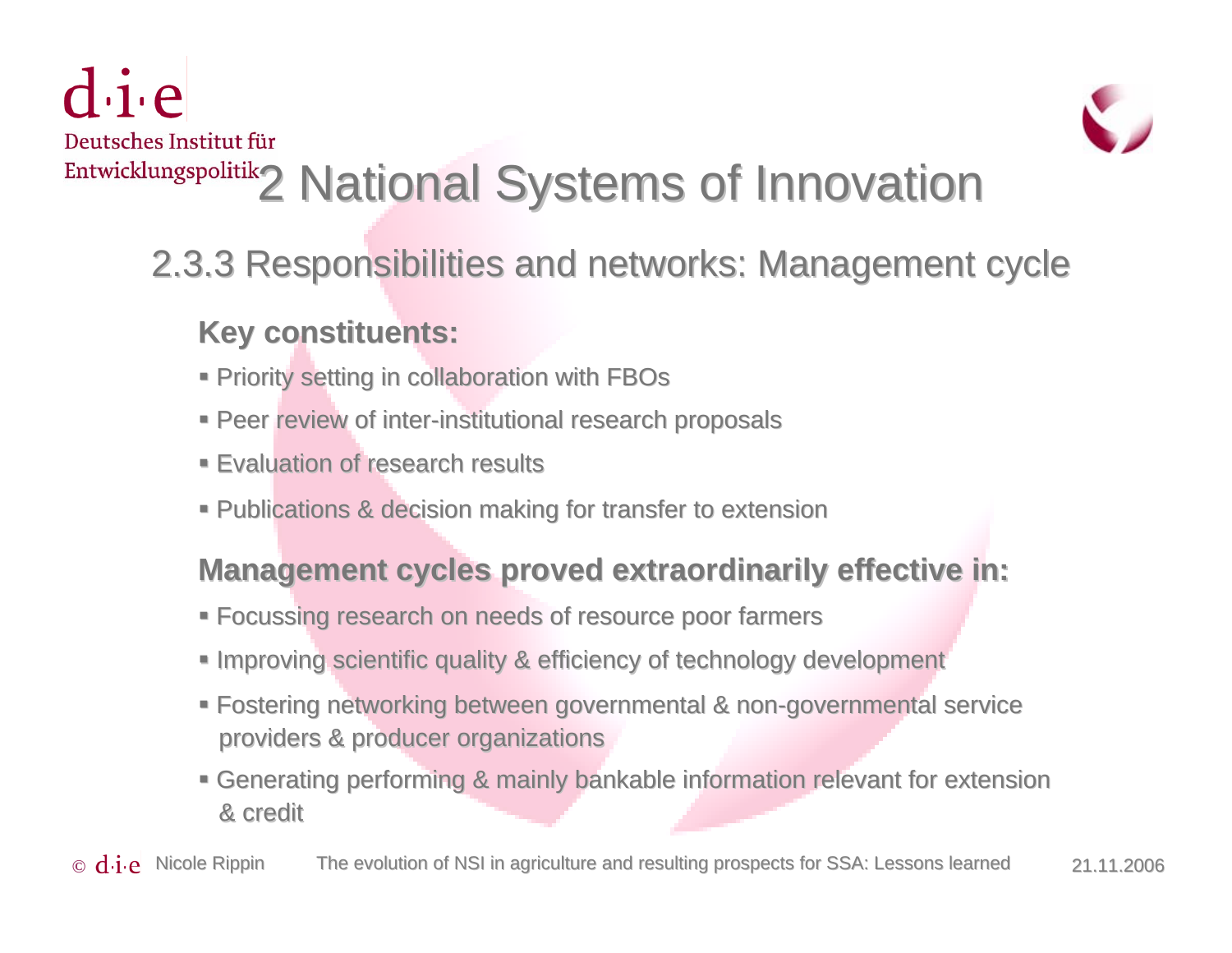$\overline{d}$  i.e



# 2 National Systems of Innovation 2 National Systems of Innovation

2.3.3 Responsibilities and networks: Demand-driven research

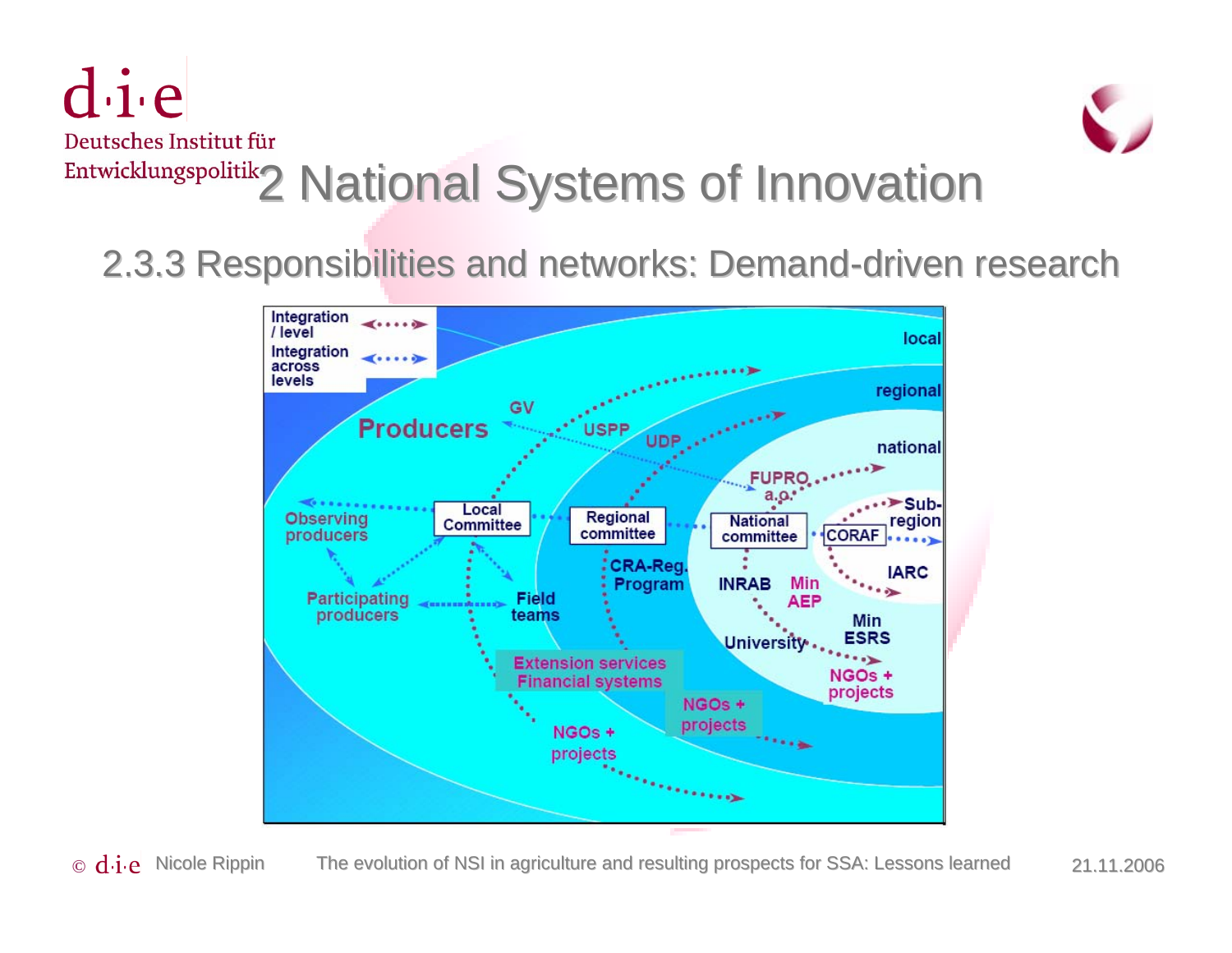$d$  i.e



## 2 National Systems of Innovation 2 National Systems of Innovation

#### 2.4 An integrated Model 2.4 An integrated Model